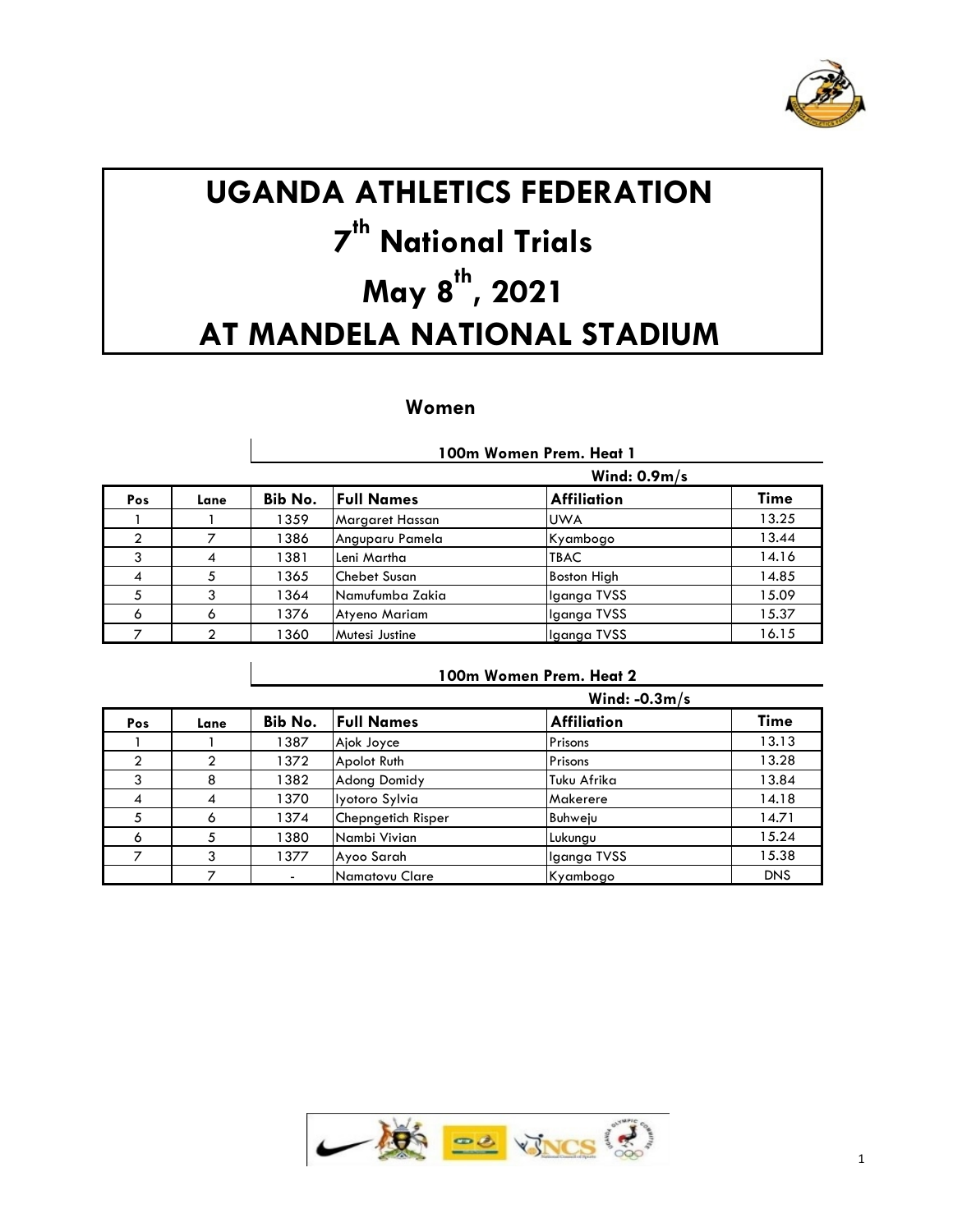

## **100m Women Prem. Heat 3**

|     |      |         | Wind: $-0.5m/s$       |                    |       |
|-----|------|---------|-----------------------|--------------------|-------|
| Pos | Lane | Bib No. | <b>Full Names</b>     | <b>Affiliation</b> | Time  |
|     | ō    | 1368    | Nessia Aminah         | Kampala Kids       | 13.85 |
| ◠   |      | 1371    | Akong Justine         | Kampala Kids       | 13.97 |
|     | o    | 1362    | Nyapolo Charity       | Makerere           | 14.14 |
| 4   |      | 1379    | Anamo Vicky           | Amuria             | 14.16 |
|     |      | 1361    | Ayiorwoth Flavia      | Makerere           | 14.22 |
| 6   | 4    | 1378    | Avako Joyce           | Nampunge           | 14.41 |
|     |      | 1366    | Hasahya Penina        | Kampala Kids       | 14.56 |
| 8   |      | 1367    | Kyabe Josephine Kevin | Kampala Kids       | 15.35 |

## **100m Women Prem. Heat 4**

|     |      |         |                        | Wind: $-0.5m/s$    |             |  |
|-----|------|---------|------------------------|--------------------|-------------|--|
| Pos | Lane | Bib No. | <b>Full Names</b>      | <b>Affiliation</b> | <b>Time</b> |  |
|     |      | 1373    | Banura Moureen Akiiki  | Police             | 12.32       |  |
| ↑   |      | 1395    | Apio Agnes             | Prisons            | 12.41       |  |
|     | Ô    | 1384    | <b>Acen Rosemary</b>   | Tuku Afrika        | 12.52       |  |
|     | 8    | 1385    | <b>Cheka Christine</b> | Sprinters Sports   | 12.91       |  |
|     |      | 1383    | Oroma Emmanuella       | <b>UWA</b>         | 13.03       |  |
| 6   | ◠    | 1394    | Adokorach Brenda       | Prisons            | 13.52       |  |
|     |      | 1311    | Oroma Peace            | Makerere           | 13.74       |  |
|     |      | 1389    | Nyamahange Jacent      | Police             | DQ          |  |

#### **200m Women Heat 1**

|     |      |         |                       | Wind: $1.2m/s$     |       |
|-----|------|---------|-----------------------|--------------------|-------|
| Pos | Lane | Bib No. | <b>Full Names</b>     | <b>Affiliation</b> | Time  |
|     |      | 1371    | Akong Justine         | Kampala Kids       | 28.39 |
|     |      | 1512    | Ikazi Janet           | Sprinters Sports   | 28.81 |
| 3   |      | 1378    | Avako Joyce           | Nampunge           | 30.95 |
| 4   |      | 1367    | Kyabe Josephine Kevin | Kampala Kids       | 31.49 |
|     |      | 1376    | Atyeno Mariam         | Iganga TVSS        | 34.72 |

# **200m Women Heat 2**

|     |      |         | Wind: $2.8m/s$     |                    |       |  |  |
|-----|------|---------|--------------------|--------------------|-------|--|--|
| Pos | Lane | Bib No. | <b>Full Names</b>  | <b>Affiliation</b> | Time  |  |  |
|     |      | 1314    | Naddunga Moureen   | <b>MUBS</b>        | 26.32 |  |  |
|     | 4    | 1394    | Adokorach Brenda   | Prisons            | 27.40 |  |  |
|     |      | 1362    | Nyapolo Charity    | <b>Makerere</b>    | 28.41 |  |  |
| 4   |      | 1366    | Hasahya Penina     | Kampala Kids       | 29.53 |  |  |
|     |      | 1374    | Chepngetich Risper | Buhweju            | 30.65 |  |  |
| ◠   |      | 1364    | Namufumba Zakia    | Iganga TVSS        | 31.36 |  |  |

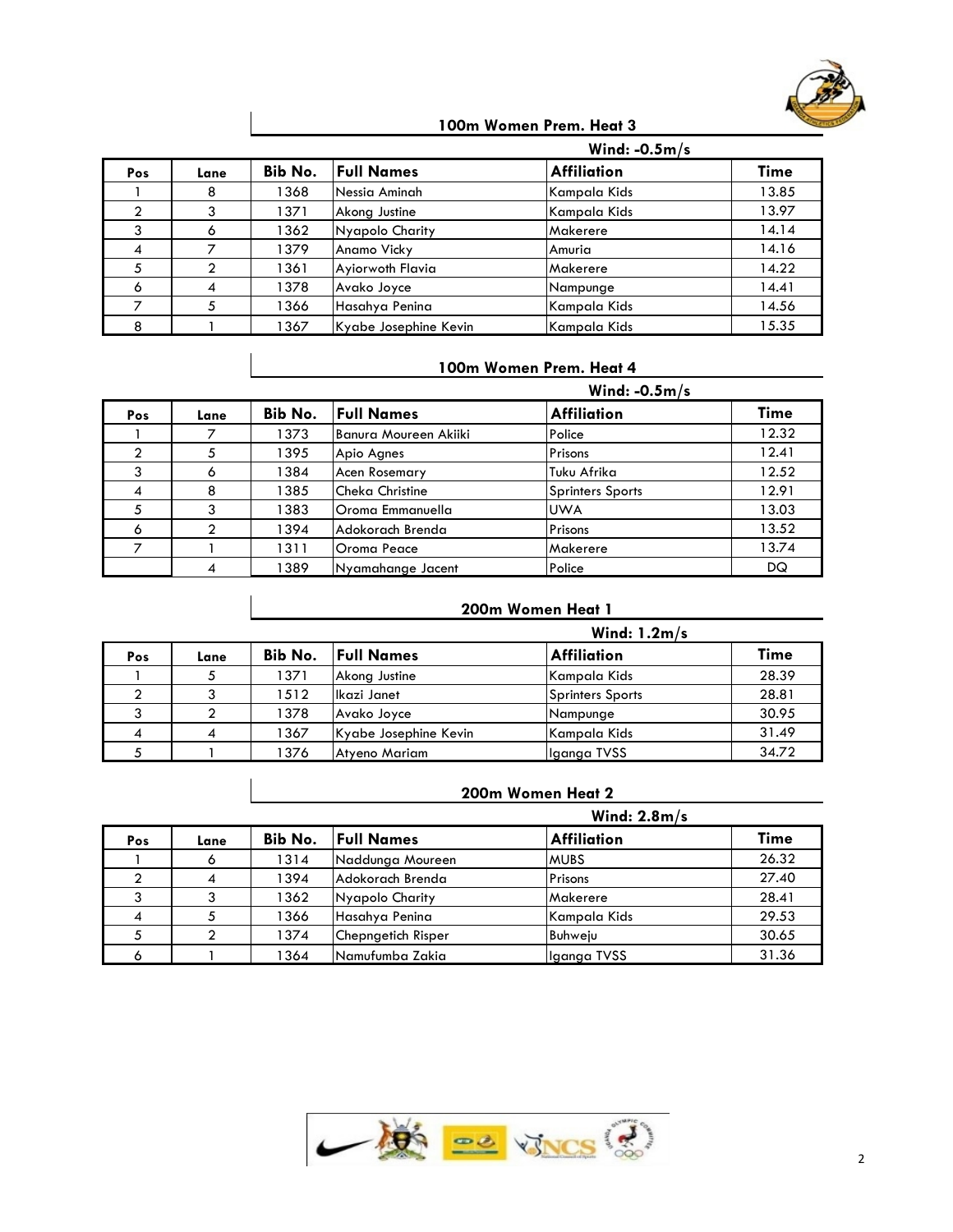

#### **200m Women Heat 3**

|     |      |         | Wind: $-0.2m/s$   |                    |            |
|-----|------|---------|-------------------|--------------------|------------|
| Pos | Lane | Bib No. | <b>Full Names</b> | <b>Affiliation</b> | Time       |
|     |      | 1276    | Akol Scovia       | Tuku Afrika        | 26.73      |
|     |      | 1387    | Ajok Joyce        | Prisons            | 27.11      |
|     |      | 1312    | <b>Draru Rose</b> | Makerere           | 27.83      |
|     |      | 1368    | Nessia Aminah     | Kampala Kids       | 28.09      |
|     |      | 1361    | Ayiorwoth Flavia  | Makerere           | 29.24      |
| Ô   |      | 1370    | Iyotoro Sylvia    | Makerere           | 29.81      |
|     |      |         | Anamo Vicky       | Amuria             | <b>DNS</b> |

# **200m Women Heat 4**

|     |      |         |                       | Wind: $0.6m/s$          |             |  |
|-----|------|---------|-----------------------|-------------------------|-------------|--|
| Pos | Lane | Bib No. | <b>Full Names</b>     | <b>Affiliation</b>      | <b>Time</b> |  |
|     |      | 1395    | Apio Agnes            | Prisons                 | 25.14       |  |
|     |      | 1373    | Banura Moureen Akiiki | Police                  | 25.21       |  |
|     |      | 1313    | Nanziri Emily         | Police                  | 25.53       |  |
|     |      | 1384    | <b>Acen Rosemary</b>  | Tuku Afrika             | 25.97       |  |
|     |      | 1385    | Cheka Christine       | <b>Sprinters Sports</b> | 26.11       |  |
| ۰   |      | 1310    | Katushabe Jascinta    | <b>Sprinters Sports</b> | 26.71       |  |
|     |      | 1372    | Apolot Ruth           | Prisons                 | 26.91       |  |

## **400m Women Heat 1**

| Pos | Lane | Bib No. | <b>Full Names</b>    | <b>Affiliation</b>      | <b>Time</b> |
|-----|------|---------|----------------------|-------------------------|-------------|
|     | 4    | 1313    | Nanziri Emily        | Police                  | 55.92       |
|     |      | 1314    | Naddunga Moureen     | <b>MUBS</b>             | 59.05       |
|     | 8    | 1276    | Acol Scovia          | Tuku Afrika             | 1:01.08     |
| 4   |      | 1311    | <b>Oroma Peace</b>   | Makerere                | 1:01.72     |
|     |      | 1312    | <b>Draru Rose</b>    | Makerere                | 1:02.53     |
| Ō   | o    | 1309    | <b>Bumanga Susan</b> | <b>UWA</b>              | 1:03.42     |
|     |      | 1276    | Anano Vicky          | Amuria                  | 1:05.23     |
|     |      | 1310    | Katushabe Jascinta   | <b>Sprinters Sports</b> | DQ          |

# **800m Women**

| <b>Pos</b>     | Lane | Bib No. | <b>Full Names</b>    | <b>Affiliation</b>      | Time    |
|----------------|------|---------|----------------------|-------------------------|---------|
|                |      | 1320    | Nabirye Nasiba       | <b>UWA</b>              | 2:12.13 |
| ◠              |      | 1294    | Nafamba Florence     | Kampala Kids            | 2:20.13 |
| 3              |      | 1319    | Celina Agor Mathiang | <b>UWA</b>              | 2:24.82 |
| $\overline{4}$ |      | 1317    | Perina Claudia John  | Kla Univ                | 2:24.85 |
| 5              |      | 1315    | Akello Ryaima Keilla | <b>UCU</b>              | 2:31.65 |
| 6              |      | 1295    | Namususwa Shaluwa    | Ilganga TVSS            | 2:45.02 |
|                |      | 1328    | Cheptegei Hilder     | <b>Sprinters Sports</b> | 2:48.71 |
| 8              | 8    | 1296    | Chemutai Shendrine   | Airforce                | 2:57.38 |
| $\circ$        | Ô    | 1329    | Byabagambi Shariff   | Mbarara                 | 2:57.70 |

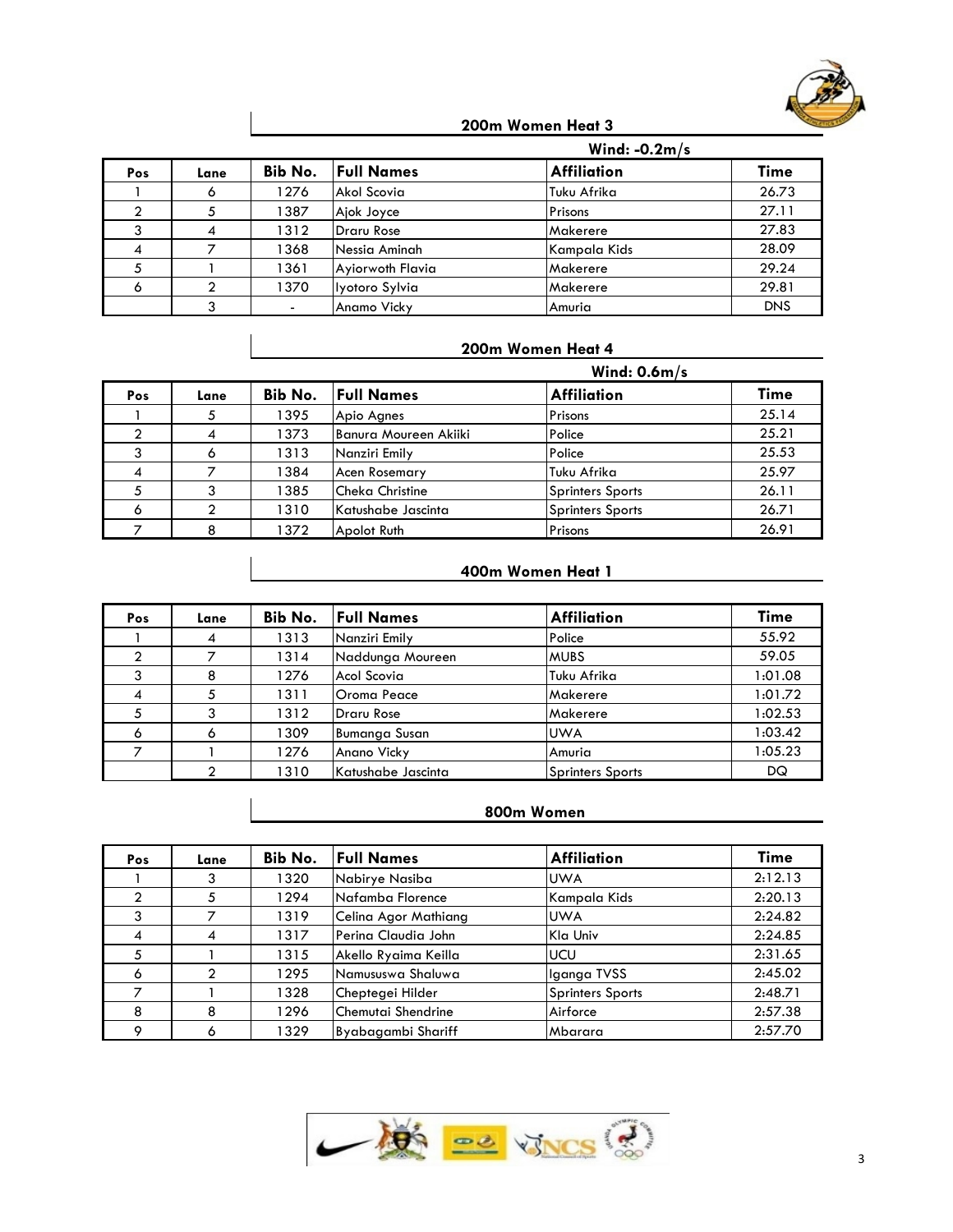

| 1500m Women |
|-------------|
|-------------|

| <b>Pos</b>        | Bib No. | <b>Full Names</b>      | Affiliation      | <b>Time</b> |
|-------------------|---------|------------------------|------------------|-------------|
|                   | 1517    | Cherop Risper          | Prisons          | 4:27.14     |
| $\overline{2}$    | 1497    | Chemutai Martha        | <b>KCCA</b>      | 4:28.20     |
| 3                 | 1490    | Chemutai Winnie        | <b>UPDF</b>      | 4:29.37     |
| 4                 | 1499    | Chelangat Leah         | <b>KCCA</b>      | 4:33.01     |
| 5                 | 1519    | Cheptegei Rebecca      | <b>UPDF</b>      | 4:33.08     |
| 6                 | 1521    | Chekwemoi Loyce        | <b>UWA</b>       | 4:41.25     |
| 7                 | 1520    | <b>Chebet Annet</b>    | Police           | 4:48.31     |
| 8                 | 1487    | Apiyo Franka           | Gulu City        | 5:25.34     |
| 9                 | 1489    | Naganya Christine      | Bukwo            | 5:29.32     |
| 10                | 1523    | <b>Cherotich Nelly</b> | Police           | 5:39.98     |
| 11                | 1522    | <b>Chebet Princess</b> | Police           | 5:57.80     |
| $12 \overline{ }$ | 1488    | Oroma Agnes            | <b>Gulu City</b> | 6:16.90     |
|                   | 1516    | Amuron Agnes Harriet   | Prisons          | DQ          |

# **3000m U20 Women**

| Pos            | Bib No. | <b>Full Names</b>        | <b>Affiliation</b> | <b>Time</b> |
|----------------|---------|--------------------------|--------------------|-------------|
|                | 1334    | Chebet Scarlett          | Police             | 9:30.92     |
| $\overline{2}$ | 1330    | Chekwemoi Teddy          | <b>KCCA</b>        | 9:39.12     |
| 3              | 1257    | Cheptoyek Ruth           | Police             | 9:46.07     |
| 4              | 1352    | Chepkwemboi Fainesha     | <b>Kween</b>       | 10:24.50    |
| 5              | 1335    | Cherop Risper            | Police             | 10:26.12    |
| 6              | 1332    | Chemutai Sandra          | Police             | 10:49.15    |
| ⇁              | 1350    | Hikima Georgina          | <b>KCCA</b>        | 10:50.49    |
| 8              | 1331    | Chemutai Isabella        | Police             | 10:53.26    |
| 9              | 1349    | Chekwemboi Vicky         | <b>KCCA</b>        | 11:01.95    |
| 10             | 1351    | Chebet Emma              | Kween              | 11:17.23    |
|                | 1353    | Akello Priscilla Onyango | Lukungu            | <b>DNF</b>  |

#### **5,000m Women**

| <b>Pos</b> | Bib No. | <b>Full Names</b>          | <b>Affiliation</b> | <b>Time</b> |
|------------|---------|----------------------------|--------------------|-------------|
|            | 1251    | <b>Yasemin Can</b>         | Turkey             | 15:43.33    |
| ◠          | 1297    | <b>Chelangat Mercyline</b> | Police             | 15:46.76    |
| າ          | 1254    | Chelangat Annet Chemengich | Arua               | 16:10.58    |
| 4          | 1256    | lChekwemoi Patricia        | Police             | 16:22.44    |
|            | 1255    | <b>Ajok Dorcus</b>         | Prisons            | 16:28.47    |
| 6          | 1253    | Chemusto Janat             | Police             | 17:20.64    |
|            | 1252    | Nakato Jaliat              | Iganga TVSS        | 21:17.61    |
|            | 1257    | Cheptoyek Ruth             | Arua               | <b>DNS</b>  |

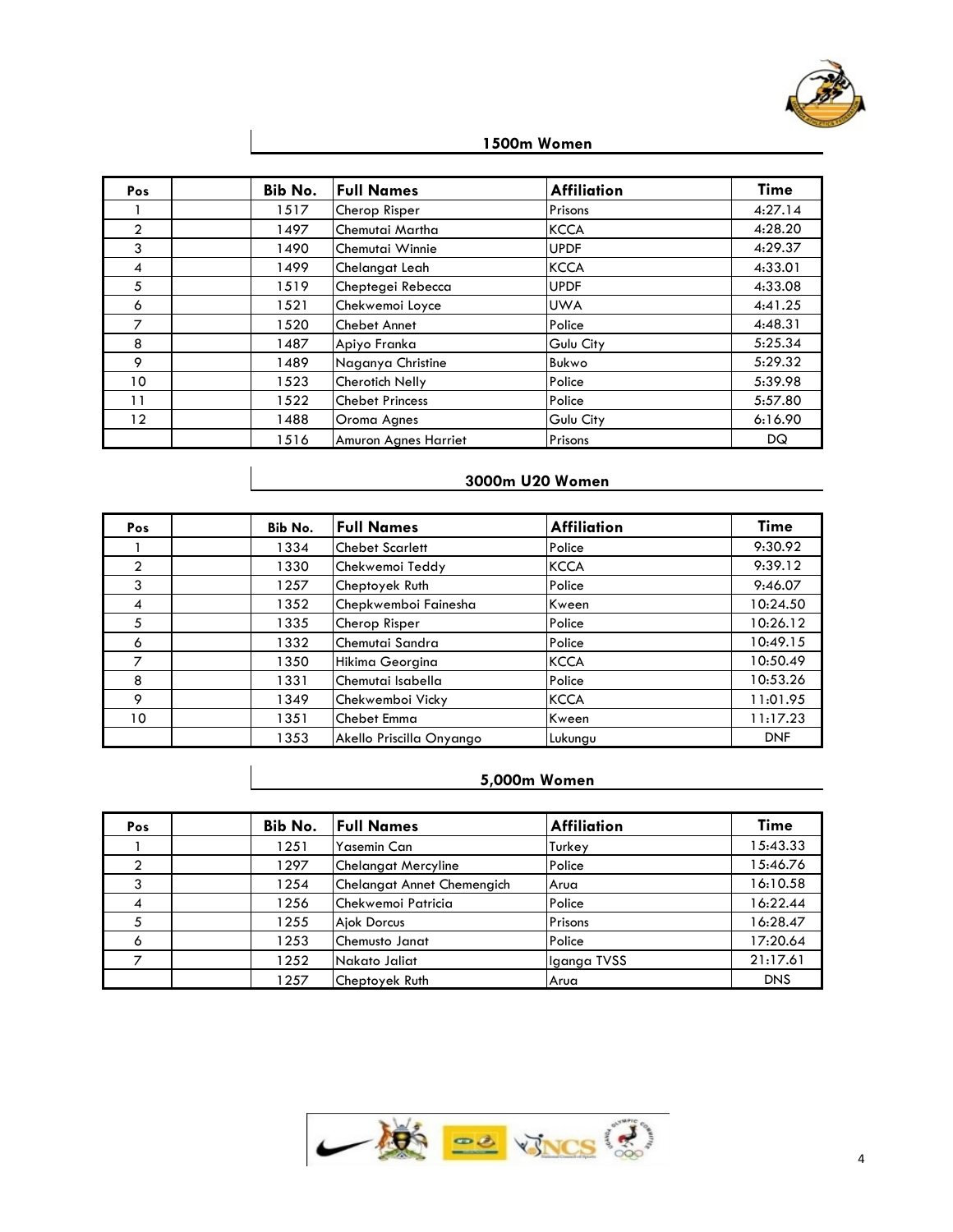

**Shotput Women**

| Pos | Bib No. | <b>Full Names</b>   | <b>Affiliation</b> | <b>Distance</b> |
|-----|---------|---------------------|--------------------|-----------------|
|     | 1267    | Oyella Cavine Alice | <b>UPDF</b>        | 9.78            |
|     | 1268    | Acayo Vivian        | Ndejje             | 8.90            |
|     | ' 266   | Aciro Rosemary      | Prisons            | 8.11            |

# **Long Jump Women**

| Pos | Bib No. | <b>Full Names</b>  | <b>Affiliation</b> | <b>Distance</b> |
|-----|---------|--------------------|--------------------|-----------------|
|     | 1269    | Lakot Scovia       | Prisons            | 5.48            |
|     | 1271    | Adong Domidy       | Tuku Afrika        | 5.26            |
|     | 270     | <b>Akech Nancy</b> | Ndeije             | J. I            |

| Pos | Bib No. | <b>Full Names</b>     | <b>Affiliation</b> | <b>Distance</b> |
|-----|---------|-----------------------|--------------------|-----------------|
|     | 1390    | Lalam Josephine Joyce | Police             | 42.48           |
|     | 1398    | <b>Aciro Rosemary</b> | Prisons            | 33.37           |
|     | 1396    | Oyella Cavine Alice   | <b>UPDF</b>        | 32.92           |
|     | 1397    | Akello Fiona          | <b>UPDF</b>        | 26.67           |
|     | 1391    | Akech Nancy           | Ndejje             | 24.25           |

## **Discus Women**

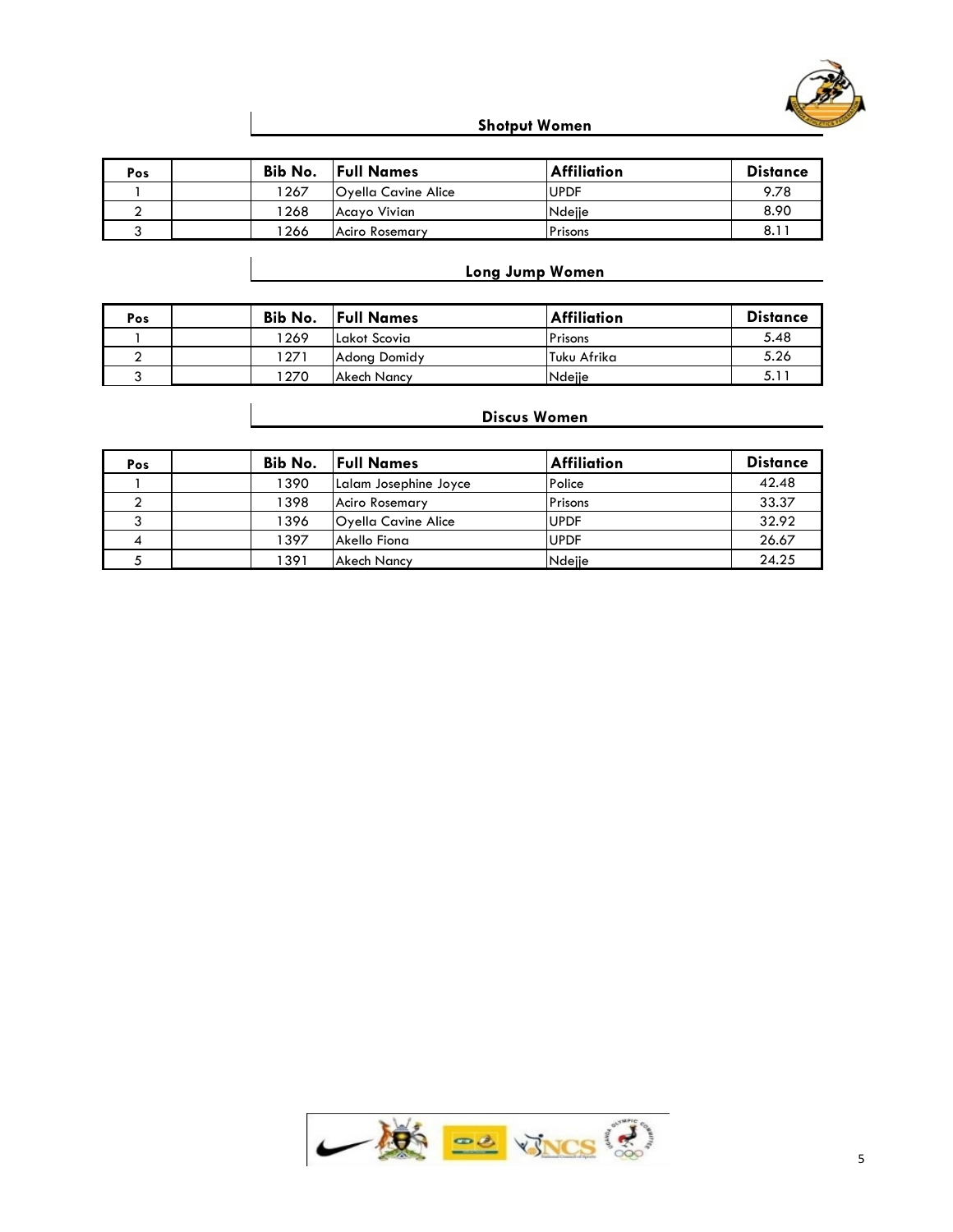

# **Men**

## **100m Men Prem. Heat 1**

|     |      |         | Wind: $-0.7m/s$     |                    |            |  |  |  |
|-----|------|---------|---------------------|--------------------|------------|--|--|--|
| Pos | Lane | Bib No. | <b>Full Names</b>   | <b>Affiliation</b> | Time       |  |  |  |
|     |      | 1402    | Shedrick Modi       | Police             | 11.53      |  |  |  |
|     |      | 1393    | Katelega Godfrey    | <b>UAFA</b>        | 11.78      |  |  |  |
|     | 4    | 1400    | <b>Buwaso Sowed</b> | Iganga TVSS        | 12.23      |  |  |  |
|     |      | 1405    | Ambaym James        | Wakiso             | 12.60      |  |  |  |
|     |      | 1406    | Masanyu Ibrahim     | Mbarara Municipal  | 13.63      |  |  |  |
|     |      |         | Ambayo Fred         | Tuku Afrika        | <b>DNS</b> |  |  |  |

#### **100m Men Prem. Heat 2**

|         |      | Wind: $1.0m/s$ |                   |                   |            |  |  |  |
|---------|------|----------------|-------------------|-------------------|------------|--|--|--|
| Pos     | Lane | Bib No.        | <b>Full Names</b> | Affiliation       | Time       |  |  |  |
|         |      | 1407           | Mukama Ayubu      | Iganga TVSS       | 11.59      |  |  |  |
|         |      | 1409           | Muwanguzi Isreal  | Alpha             | 12.09      |  |  |  |
|         |      | 1412           | Omara Tonny       | Iganga TVSS       | 12.09      |  |  |  |
|         |      | 1411           | Ojok Kenneth      | Iganga TVSS       | 12.31      |  |  |  |
|         |      | 1410           | Oroma Paul        | Gulu City         | 13.35      |  |  |  |
| $\circ$ | Ô    | 1437           | Ochira Daniel     | Nakawa            | 14.25      |  |  |  |
|         | 8    |                | Ronald Nahurira   | Mbarara Municipal | <b>DNS</b> |  |  |  |

## **100m Men Prem. Heat 3**

|     |      | Wind: $0.6m/s$ |                       |                    |            |  |  |
|-----|------|----------------|-----------------------|--------------------|------------|--|--|
| Pos | Lane | Bib No.        | <b>Full Names</b>     | <b>Affiliation</b> | Time       |  |  |
|     |      | 1399           | Aliakia Pitiki        | <b>TBAC</b>        | 12.03      |  |  |
|     |      | 1392           | Ainembabazi Gerald    | Makerere           | 12.41      |  |  |
|     |      | 1414           | Kayiza Henry          | Makerere           | 12.59      |  |  |
|     |      | 1403           | Nsiiro Edward Ikonde  | Wakiso             | 12.71      |  |  |
|     | 4    | 1401           | Mubongi Wilbrod       | Airforce           | 13.21      |  |  |
| ۰   |      | 1404           | Mumbya Michael Andrea | Wakiso             | 14.19      |  |  |
|     |      |                | Oiwang Ander Chyff    | Makerere           | <b>DNS</b> |  |  |

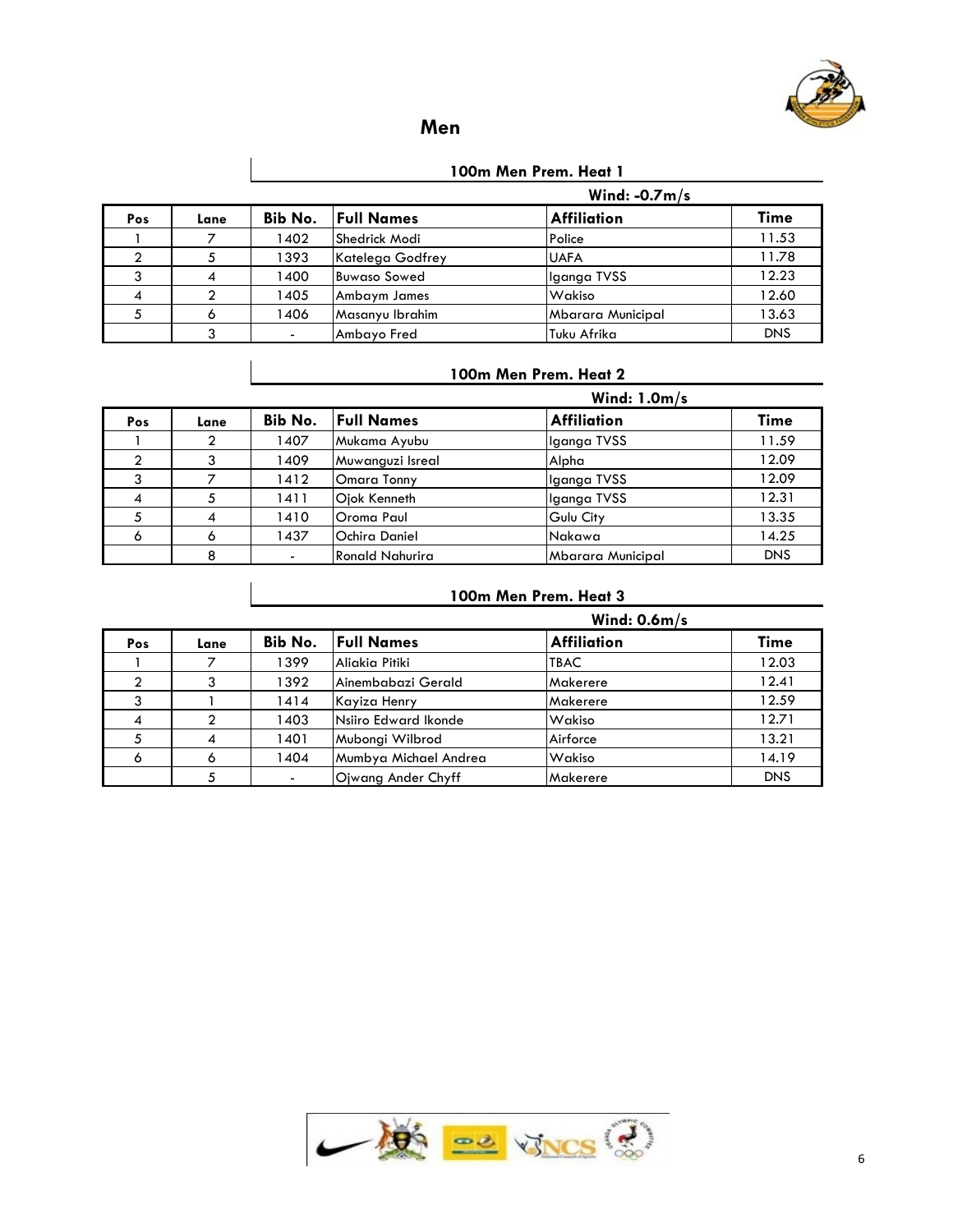

#### **100m Men Prem. Heat 4**

|     |      |                | Wind: $-1.5m/s$         |                    |            |  |
|-----|------|----------------|-------------------------|--------------------|------------|--|
| Pos | Lane | Bib No.        | <b>Full Names</b>       | <b>Affiliation</b> | Time       |  |
|     |      | 1356           | Torach Stephen          | Gulu City          | 11.86      |  |
|     |      | 1415           | <b>Oketayot Francis</b> | Police             | 11.89      |  |
|     |      | 1408           | Kakaire Sam             | Airforce           | 11.91      |  |
|     |      | 1416           | <b>Epau Phillip</b>     | Hared Jinja        | 12.13      |  |
|     |      | 1413           | Acelun Kokas            | <b>UPDF</b>        | 12.32      |  |
| ۰   |      | 1436           | Oburu Rogers            | Tororo             | 12.56      |  |
|     |      | $\blacksquare$ | Kivumbi Ripon           | Police             | <b>DNS</b> |  |

## **100m Men Prem. Heat 5**

|     |      | Wind: $-0.6m/s$ |                        |                    |       |  |  |  |
|-----|------|-----------------|------------------------|--------------------|-------|--|--|--|
| Pos | Lane | Bib No.         | <b>Full Names</b>      | <b>Affiliation</b> | Time  |  |  |  |
|     | 4    | 1417            | Watmon Francis         | <b>Boston High</b> | 11.25 |  |  |  |
|     |      | 1419            | <b>Okello Darius</b>   | Tuku Afrika        | 11.39 |  |  |  |
|     |      | 1420            | <b>Roelf Munting</b>   | Entebbe            | 11.48 |  |  |  |
|     |      | 1422            | <b>Oija Fred</b>       | Police             | 11.49 |  |  |  |
|     |      | 1418            | <b>Ocakacon Gerald</b> | <b>Boston High</b> | 11.60 |  |  |  |
|     |      | 1421            | Mukasa Vincent         | Kampala Kids       | 11.73 |  |  |  |

# **100m Men Prem. Heat 6**

|            |      |         | Wind: $-0.7m/s$        |                    |       |  |  |
|------------|------|---------|------------------------|--------------------|-------|--|--|
| <b>Pos</b> | Lane | Bib No. | <b>Full Names</b>      | <b>Affiliation</b> | Time  |  |  |
|            |      | 1424    | Ngobi Allan            | Makerere           | 11.05 |  |  |
|            |      | 1428    | Ocira John             | Ndejje             | 11.21 |  |  |
|            |      | 1423    | Nyeko Geoffrey         | Prisons            | 11.22 |  |  |
|            |      | 1426    | Santini Daniel William | South Sudan        | 11.25 |  |  |
|            | 8    | 1275    | Ibrahim Checkron Tembe | Kenya              | 11.45 |  |  |
| Ô          |      | 1369    | Odongo Denish          | <b>UPDF</b>        | 11.52 |  |  |
|            |      | 1435    | Lagu Alex Wilson       | Gulu Univ          | 12.18 |  |  |

#### **100m Men Prem. Heat 7**

|     |      | Wind: $-1.7m/s$ |                        |                    |             |  |  |  |
|-----|------|-----------------|------------------------|--------------------|-------------|--|--|--|
| Pos | Lane | Bib No.         | <b>Full Names</b>      | <b>Affiliation</b> | <b>Time</b> |  |  |  |
|     |      | 1433            | lAsamba Dan Kiviasi    | Kenya              | 10.49       |  |  |  |
| ◠   | 4    | 1431            | <b>Okot Benson</b>     | <b>UCU</b>         | 10.50       |  |  |  |
| 3   |      | 1427            | Ndichu Peter Mwai      | Kenya              | 10.57       |  |  |  |
| 4   | O    | 1432            | Adome Pius             | Police             | 10.69       |  |  |  |
|     |      | 1430            | Kang'ethe Njoroge Mark | Kenya              | 10.80       |  |  |  |
| 6   | C.   | 1425            | Obuto Solomon          | Police             | 10.83       |  |  |  |
|     |      | 1429            | Aboda Emmanuel         | Prisons            | 10.87       |  |  |  |
| я   |      | 1434            | <b>Isabirye Musa</b>   | Prisons            | 11.04       |  |  |  |

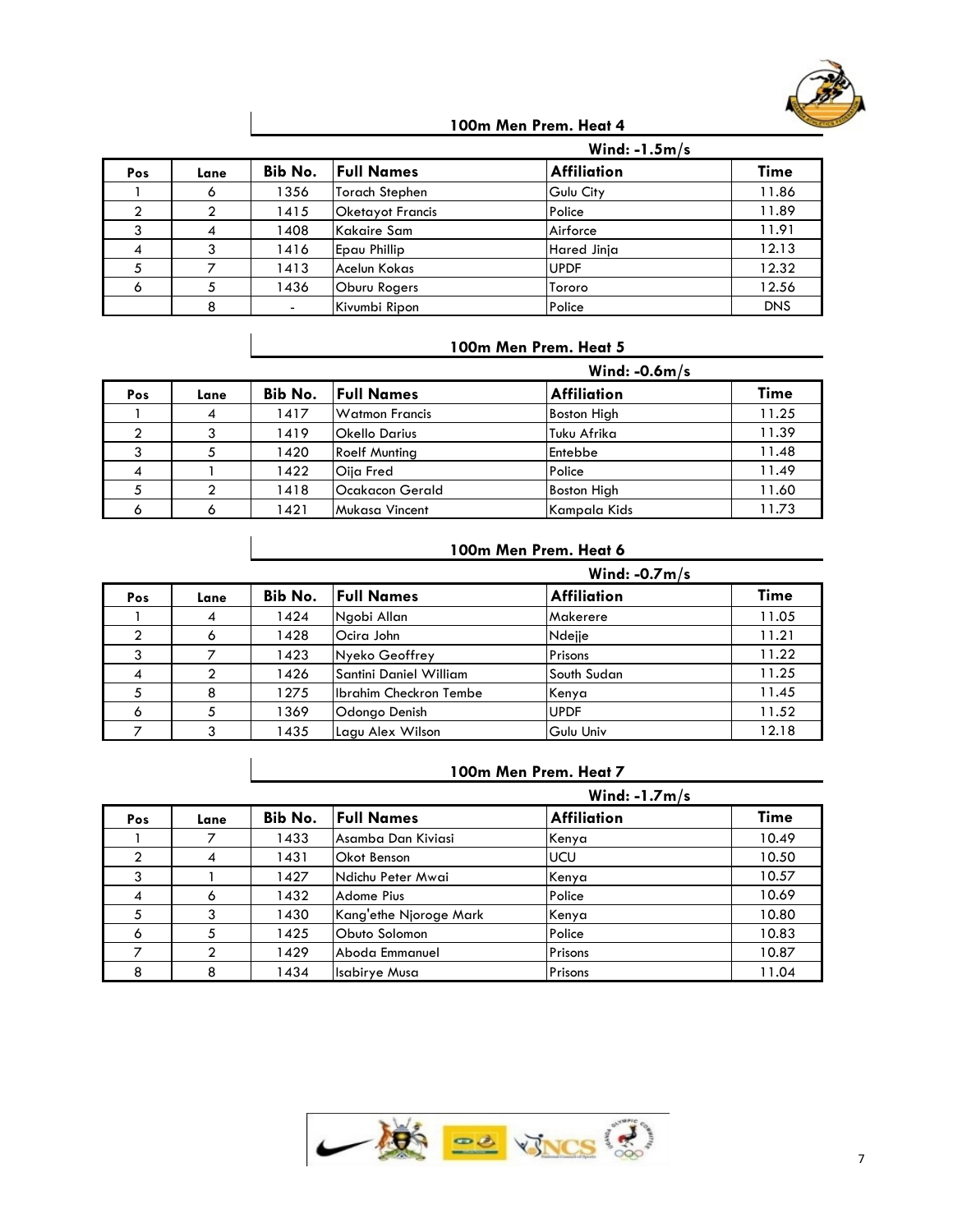

|     |      |         | Wind: $m/s$            |                    |             |  |
|-----|------|---------|------------------------|--------------------|-------------|--|
| Pos | Lane | Bib No. | <b>Full Names</b>      | <b>Affiliation</b> | <b>Time</b> |  |
|     |      | 1426    | Santini Daniel William | Kla Univ           | 22.84       |  |
|     |      | 1543    | Omoding James          | Prisons            | 23.96       |  |
|     |      | 1515    | lOcakacon Gerald       | <b>MUBS</b>        | 23.97       |  |
|     |      | 1412    | Omara Tonny            | Iganga TVSS        | 25.23       |  |
|     |      | 1414    | Kayiza Henry           | Makerere           | 26.13       |  |
|     |      | 1293    | Ampaire Bulamu Ivan    | Kikooko            | 26.29       |  |

# **200m Men Heat 2**

|     |         |         | Wind: $m/s$           |                    |             |  |
|-----|---------|---------|-----------------------|--------------------|-------------|--|
| Pos | Lane    | Bib No. | <b>Full Names</b>     | <b>Affiliation</b> | <b>Time</b> |  |
|     |         | 1286    | <b>Okwir Erick</b>    | <b>UWA</b>         | 22.36       |  |
| ◠   |         | 1418    | lOcakacon Gerald      | <b>Boston High</b> | 23.12       |  |
| ົ   |         | 1280    | Ambayo Fred           | Tuku Afrika        | 23.57       |  |
| 4   |         | 1544    | Odokonyero Allan      | <b>Boston High</b> | 23.94       |  |
|     |         | 1539    | Kivumbi Rippon Daniel | Police             | 23.95       |  |
| Ô   | $\circ$ | 1416    | <b>Epau Phillip</b>   | <b>Hared Jinja</b> | 24.24       |  |
|     |         | 1411    | Oiok Kenneth          | Iganga TVSS        | 25.01       |  |

# **200m Men Heat 3**

|            |      |         |                     | Wind: $m/s$        |        |
|------------|------|---------|---------------------|--------------------|--------|
| <b>Pos</b> | Lane | Bib No. | <b>Full Names</b>   | <b>Affiliation</b> | Time   |
|            |      | 1400    | Buwaso Sowed        | Iganga TVSS        | 24.61  |
|            | 4    | 1292    | Abein John          | Makerere           | 24.71  |
|            |      | 1413    | Acelun Kokas        | <b>UPDF</b>        | 25.04  |
|            |      | 1541    | Mubajje Sam         | <b>UPDF</b>        | 25.123 |
|            |      | 1392    | Aine Mbabazi Gerald | Makerere           | 25.126 |
| Ô          |      | 1540    | Opwonya Resty       | Kyambogo           | 25.22  |
|            |      | 1513    | Ssesanga Hakim      | Makerere           | 27.39  |

|     |      |         | Wind: $m/s$           |                    |             |  |  |
|-----|------|---------|-----------------------|--------------------|-------------|--|--|
| Pos | Lane | Bib No. | <b>Full Names</b>     | <b>Affiliation</b> | <b>Time</b> |  |  |
|     |      | 1424    | Ngobi Allan           | Makerere           | 21.79       |  |  |
|     | 4    | 1434    | <b>Isabirye Musa</b>  | Prisons            | 22.12       |  |  |
|     |      | 1290    | Ongee Felix Ouma      | Prisons            | 22.44       |  |  |
| 4   | 8    | 1419    | <b>Okello Darius</b>  | Tuku Afrika        | 22.57       |  |  |
| 5   | Ō    | 1423    | Nyeko Geoffrey        | Prisons            | 22.58       |  |  |
| 6   | 5    | 1515    | Ayo Jacob             | Ndejje             | 22.71       |  |  |
|     |      | 1542    | Mukasa Vincent        | Kampala Kids       | 25.14       |  |  |
|     |      | 1417    | <b>Watmon Francis</b> | <b>Boston High</b> | DQ          |  |  |

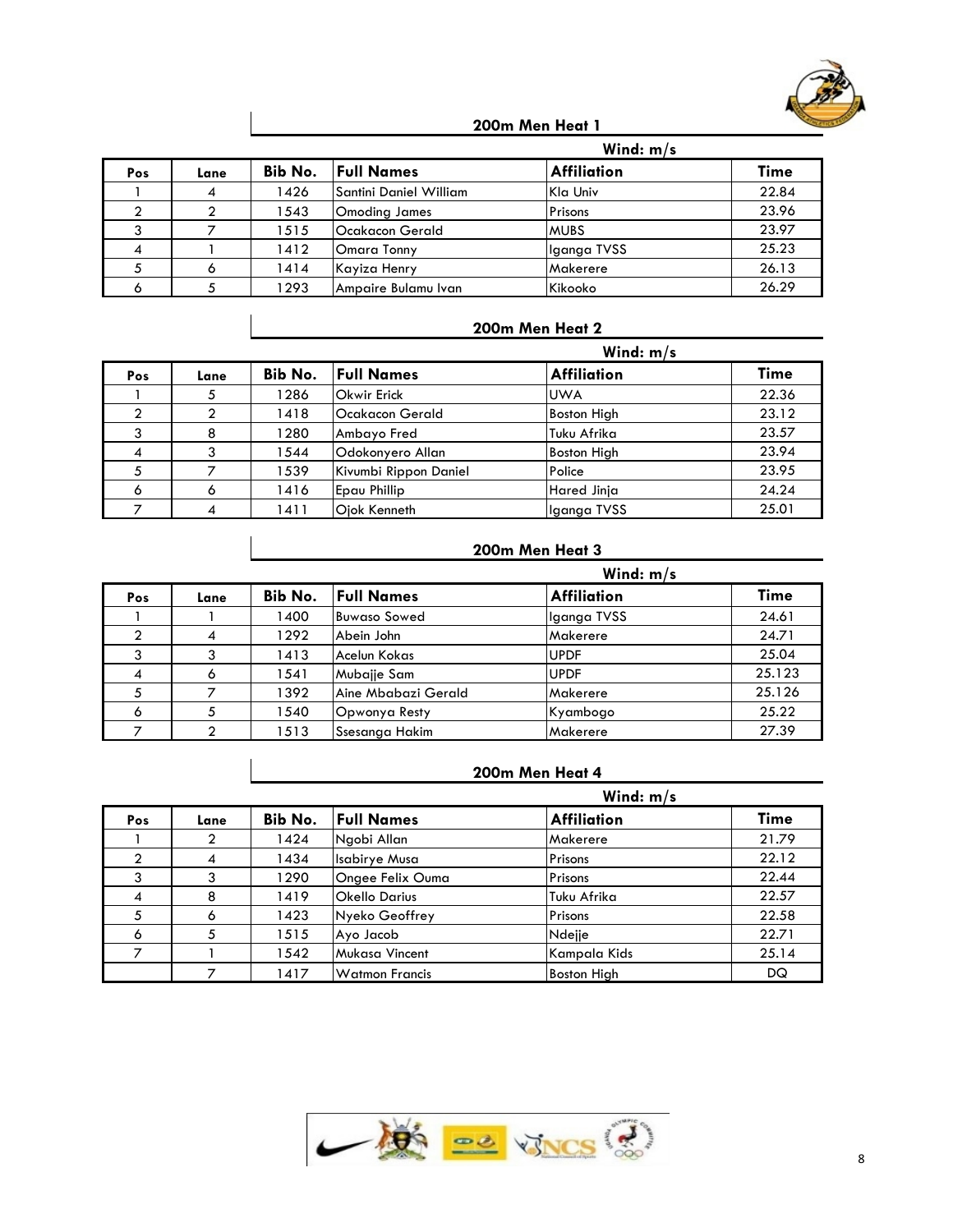

|     |      |         |                        | Wind: $m/s$        |       |  |
|-----|------|---------|------------------------|--------------------|-------|--|
| Pos | Lane | Bib No. | <b>Full Names</b>      | <b>Affiliation</b> | Time  |  |
|     |      | 1433    | lAsamba Dan Kiviasi    | Kenya              | 20.97 |  |
| ⌒   |      | 1437    | <b>Okot Benson</b>     | <b>UCU</b>         | 21.13 |  |
|     |      | 1427    | Ndichu Peter Mwai      | Kenya              | 21.23 |  |
| 4   |      | 1430    | Kang'ethe Njoroge Mark | Kenya              | 21.47 |  |
|     |      | 1432    | <b>Adome Pius</b>      | Police             | 21.78 |  |
| 6   |      | 1429    | Aboda Emmanuel         | Prisons            | 22.01 |  |
|     | Ô    | 1284    | Deng Thiel Thiel       | South Sudan        | 22.03 |  |
|     |      | 1425    | Obuto Solomon          | Police             | 33.49 |  |

## **400m Men Heat 1**

| <b>Pos</b> | Lane | Bib No. | <b>Full Names</b>        | <b>Affiliation</b> | <b>Time</b> |
|------------|------|---------|--------------------------|--------------------|-------------|
|            |      | 1291    | <b>Guot Thon Abraham</b> | Kla Univ           | 49.31       |
|            |      | 1290    | Ongee Felix Ouma         | Prisons            | 49.42       |
|            | 6    | 1285    | Goni Emmanuel            | Gulu City          | 49.79       |
| 4          |      | 1279    | <b>Owor Charles</b>      | Gombe SS           | 54.73       |
|            | 8    | 1292    | Abiem John AJ            | Makerere           | 55.40       |
| Ô          | 4    | 1281    | Wokorach Geoffrey Oloya  | Gulu Univ          | 57.51       |
|            |      | 1278    | Barnaba Juma             | South Sudan        | 58.25       |
| 8          |      | 1293    | Ampaire Bulamu Ivan      | Kikooko            | 58.61       |

## **400m Men Heat 2**

| <b>Pos</b> | Lane | Bib No. | <b>Full Names</b>     | <b>Affiliation</b> | Time  |
|------------|------|---------|-----------------------|--------------------|-------|
|            | 4    | 1287    | Chanwengo Godfrey     | Prisons            | 47.73 |
|            | Ô    | 1288    | Opiny Leonard         | <b>UWA</b>         | 48.09 |
|            |      | 1284    | Deng Thiel Thiel      | South Sudan        | 48.24 |
|            |      | 1286    | <b>Okwir Erick</b>    | <b>UWA</b>         | 48.51 |
|            |      | 1282    | Oroma Williamson      | Police             | 48.98 |
| Ô          |      | 1283    | Onen Kennedy          | Gulu City          | 49.68 |
|            |      | 1289    | Deng Kuol Peter       | South Sudan        | 50.13 |
| 8          | 8    | 1275    | Azariah Ibrahim Tembe | Kenya              | 53.38 |

| Pos | Lane | Bib No. | <b>Full Names</b>      | <b>Affiliation</b> | <b>Time</b> |
|-----|------|---------|------------------------|--------------------|-------------|
|     |      | 1325    | Natwijuka Innocent     | Mbarara Municipal  | 1:59.07     |
|     |      | 1337    | Kusiimwa Deo Sewante   | Airforce           | 2:02.58     |
|     |      | 1316    | Jakisa Fred            | Gulu Univ          | 2:05.06     |
|     |      | 1323    | Kinyoni Emmanuel       | Kampala Kids       | 2:06.09     |
|     | Ô    | 1340    | Baguma Brian           | Airforce           | 2:08.31     |
| 6   |      | 1336    | <b>Walugembe Aaron</b> | Hared Jinja        | 2:10.54     |
|     |      | 1338    | Nduwina Joel           | <b>Nakivale</b>    | 2:13.29     |
|     |      | 1339    | Bizimana Prosper       | <b>Nakivale</b>    | 2:21.75     |

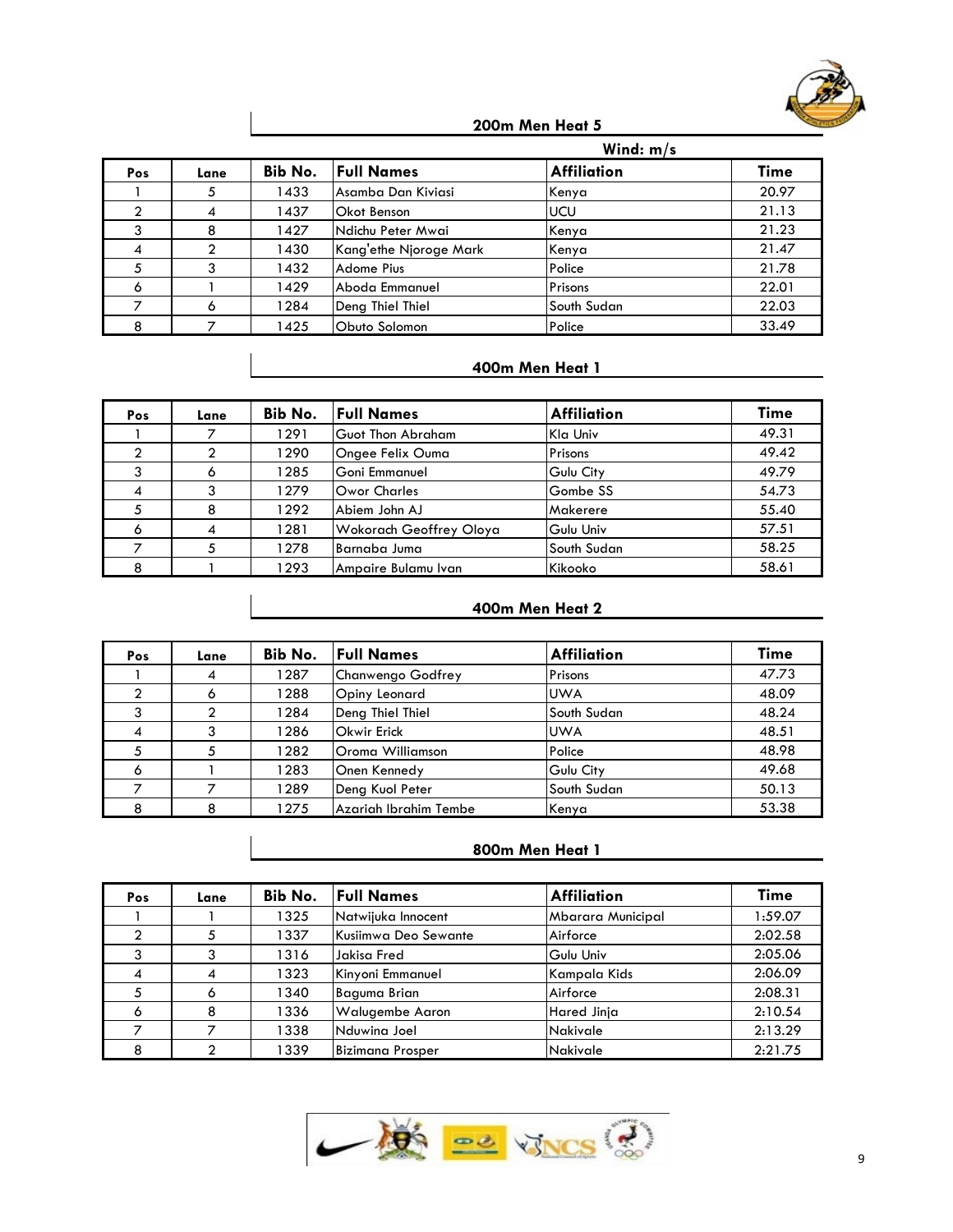

| Pos | Lane | Bib No. | <b>Full Names</b> | <b>Affiliation</b> | Time    |
|-----|------|---------|-------------------|--------------------|---------|
|     |      | 1324    | Chelimo Calvin    | <b>UWA</b>         | 1:57.88 |
|     |      | 1322    | Labeja Patrick    | Kampala Kids       | 2:01.52 |
|     | 8    | 1318    | Omara Raymond     | Kampala Kids       | 2:02.01 |
|     |      | 1313    | Ndibailawa Jamiru | Lukungu            | 2:06.15 |
|     |      | 1321    | Fadhil Jaffar     | Kampala Kids       | 2:08.28 |
| 6   |      | 1341    | Chepkwurui Iddi   | Airforce           | 2:21.96 |
|     |      | 1326    | Khalid Byabagambi | Mbarara Municipal  | 2:53.51 |

# **800m Men Heat 3**

| Pos | Lane | Bib No. | <b>Full Names</b>     | <b>Affiliation</b> | <b>Time</b> |
|-----|------|---------|-----------------------|--------------------|-------------|
|     | 4    | 1343    | <b>Osuje Emmanuel</b> | Police             | 1:47.25     |
|     |      | 1344    | Salim Mayanja Abu     | <b>UWA</b>         | 1:47.74     |
|     | 8    | 1348    | Jeremiah Mutai        | Kenya              | 1:47.77     |
|     |      | 1342    | lWabutwa Farid        | <b>UWA</b>         | 1:50.63     |
|     |      | 1346    | Apenyo Bekele         | Prisons            | 1:51.76     |
| Ô   | O    | 1345    | Bemba Ibrahim         | Makerere           | 2:16.27     |
|     |      | 1347    | Musagala Ronald       | <b>UWA</b>         | <b>DNF</b>  |

| Pos            | Bib No. | <b>Full Names</b>       | <b>Affiliation</b>       | Time       |
|----------------|---------|-------------------------|--------------------------|------------|
|                | 1526    | Chuot Abaham            | South Sudan              | 3:55.67    |
| $\overline{2}$ | 1495    | <b>Chemonges Monday</b> | Tuku Afrika              | 4:01.19    |
| 3              | 1536    | Amandu Richard          | <b>UPDF</b>              | 4:03.50    |
| 4              | 1525    | Kasuk Peter Otimore     | Kla Univ                 | 4:05.51    |
| 5              | 1524    | Oketcho John            | Prisons                  | 4:06.53    |
| 6              | 1510    | <b>Chelangat Caleb</b>  | Prisons                  | 4:07.98    |
| 7              | 1537    | Kiprotich Sam           | Police                   | 4:09.39    |
| 8              | 1504    | Kankiriho Joseph        | Kikooko                  | 4:09.99    |
| 9              | 1493    | Kipsakit Elisha         | Tuku Afrika              | 4:13.79    |
| 10             | 1503    | Oseku Tom Brian         | Kyambogo                 | 4:15.27    |
| 11             | 1509    | Tenywa Edrien           | Nampunge                 | 4:19.27    |
| 12             | 1501    | Musana Ezekiel          | <b>Mbarara Municipal</b> | 4:22.15    |
| 13             | 1538    | Opiyo Felix Tabiya      | Gulu                     | 4:29.67    |
| 14             | 1505    | Jakisa Fred             | Gulu Univ                | 4:37.40    |
| 15             | 1492    | Niyonziima Augustine    | <b>UCU</b>               | 4:38.94    |
| 16             | 1339    | <b>Bizimana Prosper</b> | <b>Nakivale</b>          | 4:39.90    |
| 17             | 1502    | <b>Batambuze Karimu</b> | Iganga TVSS              | 4:49.41    |
| 18             | 1508    | Kirango Vincent         | <b>BUL</b>               | 5:39.49    |
|                | 1526    | Bayita Job              | Lukungu                  | <b>DNS</b> |

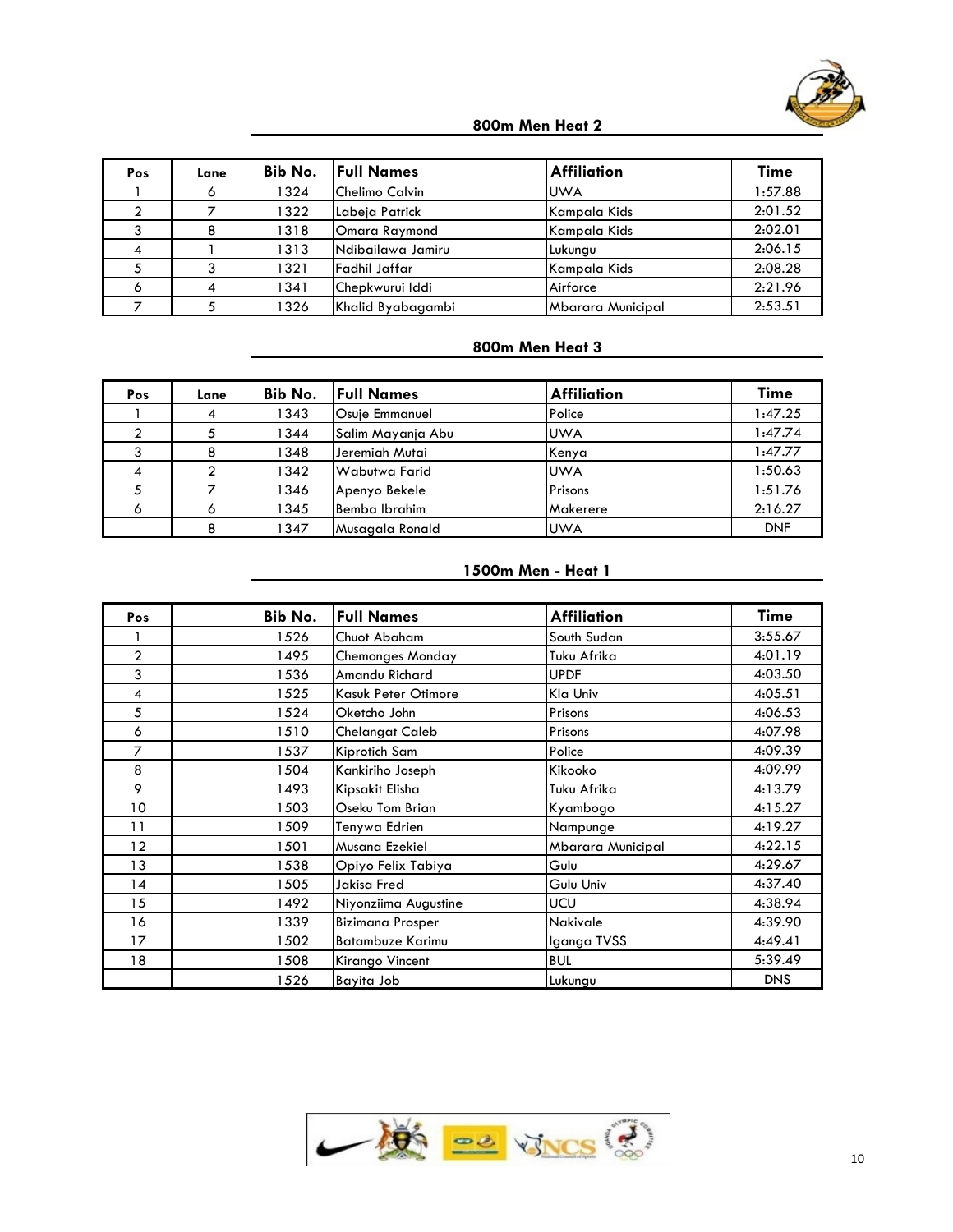

| Pos            | Bib No. | <b>Full Names</b>            | <b>Affiliation</b> | <b>Time</b> |
|----------------|---------|------------------------------|--------------------|-------------|
|                | 1535    | Kwemoi Ronald                | Kenya              | 3:43.63     |
| $\overline{2}$ | 1528    | Maru Peter                   | Arua               | 3:43.81     |
| 3              | 1342    | Wabutwa Farid                | <b>UWA</b>         | 3:45.81     |
| 4              | 1507    | Kibui Peter                  | Kenya              | 3:46.72     |
| 5              | 1529    | Koon Wol Yach Majok          | South Sudan        | 3:47.33     |
| 6              | 1530    | <b>Otim Emmanuel</b>         | Makerere           | 3:51.37     |
| 7              | 1531    | Nasasira Leonard             | Kikooko            | 3:53.94     |
| 8              | 1500    | Apenyo Bekele                | Ndejje             | 3:54.02     |
| 9              | 1532    | Akoon Abiech Wol             | Kla Univ           | 3:54.95     |
| 10             | 1496    | Omara Tonny                  | Tuku Afrika        | 3:56.84     |
| 11             | 1506    | Etiau Rashid                 | <b>UWA</b>         | 3:59.51     |
| 12             | 1498    | <b>Turihohabwe Fortunate</b> | Kikooko            | 4:02.91     |
| 13             | 1494    | Wangwe Brian                 | Makerere           | 4:06.59     |
| 14             | 1533    | Agotre Primo                 | Airforce           | 4:07.60     |
| 15             | 1534    | Ayuku Felix                  | Airforce           | 4:22.07     |
| 16             | 1491    | Lubega Abdulkarim            | Kikooko            | 4:29.84     |

## **3000m SC Men**

| <b>Pos</b>    | Bib No. | <b>Full Names</b>       | <b>Affiliation</b> | <b>Time</b> |
|---------------|---------|-------------------------|--------------------|-------------|
|               | 1304    | Mutai Ezekiel           | Prisons            | 8:37.02     |
| $\mathcal{P}$ | 1299    | Chemutai Leonard        | <b>KCCA</b>        | 8:40.88     |
| 3             | 1303    | Limo Brian              | Kenya              | 8:47.44     |
| 4             | 1306    | Wakana Nelson           | Prisons            | 8:49.51     |
|               | 1302    | Ndiwa Toroitich         | Arua               | 8:54.65     |
| 6             | 1300    | <b>Bushendich David</b> | <b>UPDF</b>        | 8:59.18     |
|               | 1301    | Kiplagat Benjamin       | <b>UWA</b>         | 9:04.95     |
| 8             | 1308    | Chemutai Victor         | Police             | 9:16.73     |
|               | 1305    | Kamekete Shedrack       | Prisons            | 9:47.55     |

| Pos            | Bib No. | <b>Full Names</b>      | <b>Affiliation</b> | <b>Time</b> |
|----------------|---------|------------------------|--------------------|-------------|
|                | 1441    | Ajan Jacob Chol        | Kla Univ           | 14:27.25    |
| $\overline{2}$ | 1442    | lAndiema Allan         | Arua               | 14:29.09    |
| 3              | 1439    | Ategeka Brian Adamas   | Kikooko            | 14:36.55    |
| 4              | 1446    | Cherukut Milton        | <b>KCCA</b>        | 14:37.62    |
| 5              | 1449    | Kwemoi Vitalis         | Tuku Afrika        | 14:43.70    |
| 6              | 1462    | Chemutai Joshua Bekele | Police             | 14:46.23    |
| ⇁              | 1459    | Ayeko Caleb Sabila     | <b>UPDF</b>        | 14:54.60    |
| 8              | 1454    | Tungwet Caleb          | Arua               | 14:56.50    |
| Q              | 1445    | Chelimo Ronald         | Police             | 14:58.55    |
| 10             | 1447    | Gusberito Opio         | Mbarara Municipal  | 15:04.18    |

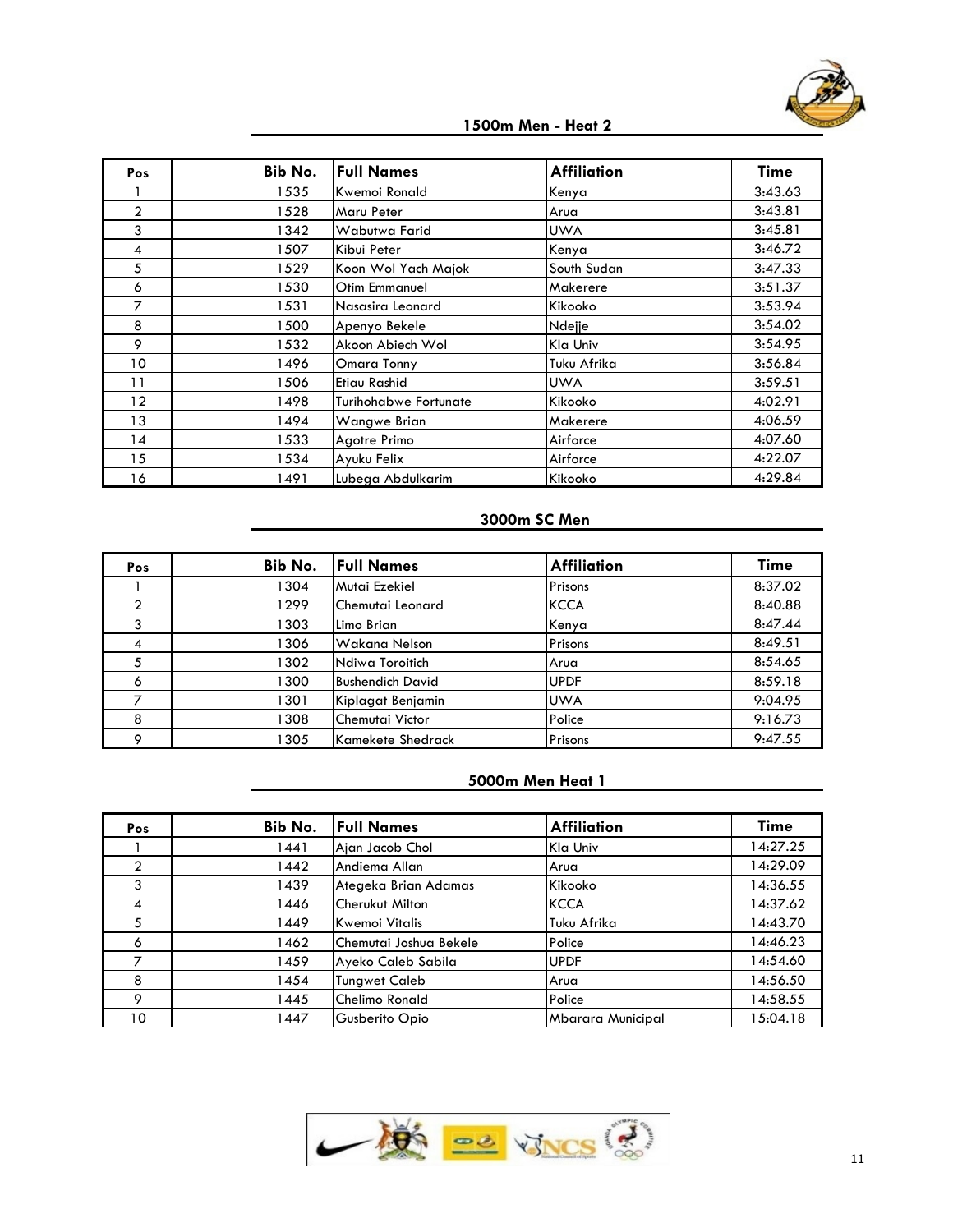

| 11 | 1438 | Chemutai Jacob        | Prisons       | <b>All Contracts</b><br>15:09.95 |
|----|------|-----------------------|---------------|----------------------------------|
| 12 | 1460 | Toek Laban            | <b>UPDF</b>   | 15:11.91                         |
| 13 | 1455 | Wana Brian Hannington | Prisons       | 15:20.84                         |
| 14 | 1461 | Chebet Junior         | Police        | 15:29.06                         |
| 15 | 1448 | Kwemoi Isaac          | Police        | 15:32.58                         |
| 16 | 1456 | Yeko Godwin           | <b>KCCA</b>   | 15:40.44                         |
| 17 | 1440 | Agaba Deo             | Kabale Pacers | 15:59.90                         |
|    | 1443 | Bizike Ayubu          | Iganga TVSS   | <b>DNF</b>                       |
|    | 1444 | Chelangat Levi        | <b>UIAHMS</b> | <b>DNF</b>                       |
|    | 1450 | Lwiidu Denis          | Kamuli        | <b>DNF</b>                       |
|    | 1451 | Mumbere Gideon        | Wakiso        | <b>DNF</b>                       |
|    | 1452 | <b>Rutaro Mathias</b> | Ndejje        | <b>DNF</b>                       |
|    | 1453 | Tembule Muzamil       | Inzikuru      | <b>DNF</b>                       |
|    | 1457 | <b>Wanok Morrison</b> | Zombo         | <b>DNF</b>                       |
|    | 1458 | Chemutai Shaffic      | Police        | <b>DNF</b>                       |

| Pos            | Bib No. | <b>Full Names</b>           | <b>Affiliation</b> | Time     |
|----------------|---------|-----------------------------|--------------------|----------|
|                | 1463    | <b>Chebures Ali</b>         | <b>UWA</b>         | 13:37.95 |
| $\overline{2}$ | 1482    | Shadrack Kimtai Koech       | Kenya              | 13:43.00 |
| 3              | 1479    | <b>Rotich Maxwel Kortex</b> | Arua               | 13:44.86 |
| 4              | 1471    | <b>Kibet Samuel</b>         | Arua               | 13:48.66 |
| 5              | 1468    | Kibet Kevin                 | Prisons            | 13:49.73 |
| 6              | 1472    | <b>Kiplangat Denis</b>      | <b>KCCA</b>        | 13:50.95 |
| $\overline{z}$ | 1481    | Kirui Brian                 | Kenya              | 13:52.29 |
| 8              | 1470    | Kibet Rodgers               | <b>KCCA</b>        | 13:53.31 |
| 9              | 1474    | Kiprotich Levi              | Alpha              | 13:57.05 |
| 10             | 1464    | Chekwurui Mathew Job        | Police             | 13:57.97 |
| 11             | 1475    | Kiprotich Martin            | Police             | 14:01.89 |
| 12             | 1469    | <b>Kibet Oscar</b>          | <b>KCCA</b>        | 14:02.76 |
| 13             | 1467    | Kibet Isaac                 | Prisons            | 14:06.81 |
| 14             | 1480    | Yeko Dismas                 | Ndejje             | 14:06.90 |
| 15             | 1485    | Kibet Dan                   | Kapchorwa          | 14:12.61 |
| 16             | 1473    | Kiplangat Joel              | Police             | 14:22.39 |
| 17             | 1476    | <b>Kurong Moses</b>         | Police             | 14:23.14 |
| 18             | 1477    | Kwemoi Victor               | Police             | 14:31.59 |
| 19             | 1465    | Chemonges Leonard           | Police             | 14:35.98 |
| 20             | 1478    | Mande Stephen               | Arua               | 14:41.95 |
| 21             | 1466    | Chemutai Elisha             | Police             | 14:46.41 |
| 22             | 1484    | David Kulang                | South Sudan        | 15:10.65 |
| 23             | 1486    | <b>Tusimuire Peter</b>      | Mbarara            | 15:58.32 |
| 24             | 1483    | <b>Marop Marial Mabok</b>   | South Sudan        | 15:59.74 |

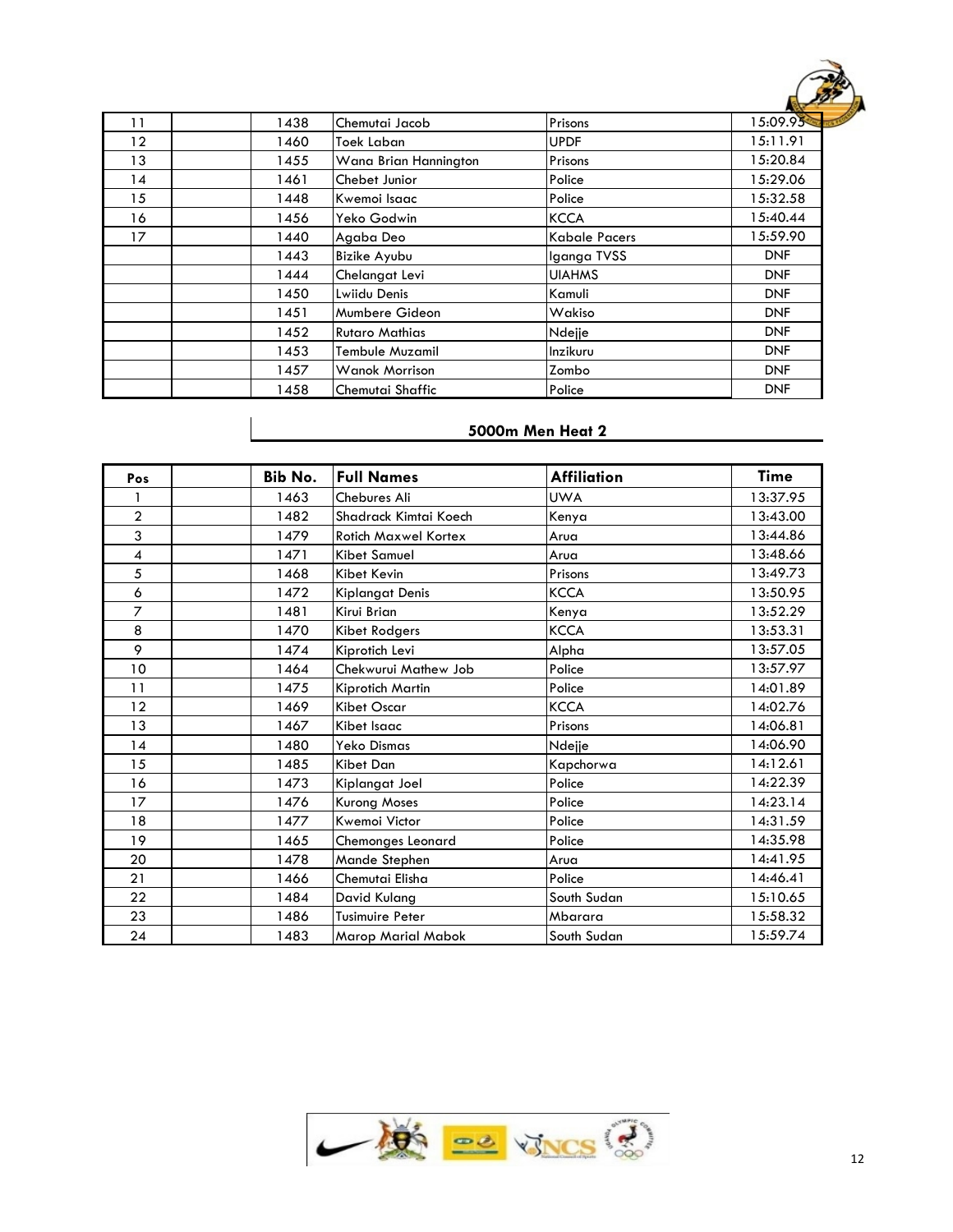

# **Long Jump Men**

| Pos             | Bib No. | <b>Full Names</b>       | <b>Affiliation</b> | <b>Distance</b> |
|-----------------|---------|-------------------------|--------------------|-----------------|
|                 | 1355    | Komakech Moses          | Prisons            | 7.02            |
| $\mathcal{P}$   | 1363    | <b>Okello Charles</b>   | Prisons            | 6.97            |
| 3               | 1369    | Odong Denish            | <b>UPDF</b>        | 6.92            |
| 4               | 1282    | Oroma Williamson        | Police             | 6.49            |
| 5               | 1283    | Onen Kennedy            | Gulu City          | 6.48            |
| 6               | 1357    | <b>Oketayot Francis</b> | Police             | 6.32            |
| ⇁               | 1375    | Onyang Christopher      | Gulu Univ          | 6.13            |
| 8               | 1261    | Odong J. Baya           | Police             | 6.08            |
| 9               | 1356    | <b>Torach Stephen</b>   | Gulu City          | 6.03            |
| 10 <sup>°</sup> | 1275    | Ibrahim Checkron Tembe  | Kenya              | 5.85            |

# **Discus Men**

| Pos     | Bib No. | <b>Full Names</b>      | <b>Affiliation</b> | <b>Distance</b> |
|---------|---------|------------------------|--------------------|-----------------|
|         | 1261    | Odong J. Baya          | Police             | 37.54           |
| 2       | 1260    | Opiyo Oscar            | Prisons            | 37.11           |
| 3       | 1265    | Tukamuhebwa Anthony    | <b>UWA</b>         | 34.00           |
| 4       | 1263    | Odonakara Patrick      | Ndejje             | 33.79           |
|         | 1264    | Oyet Richard           | Police             | 32.88           |
| 6       | 1259    | Ojara Jackson          | Ndejje             | 32.53           |
|         | 1262    | Oceng Moses            | Prisons            | 31.39           |
| 8       | 1258    | Mwaka Johnson          | Prisons            | 30.60           |
| $\circ$ | 1275    | Ibrahim Checkron Tembe | Kenya              | 27.37           |

# **Shotput Men**

| <b>Pos</b>   | Bib No. | <b>Full Names</b>      | <b>Affiliation</b> | <b>Distance</b> |
|--------------|---------|------------------------|--------------------|-----------------|
|              | 1261    | Odong J. Baya          | Police             | 12.59           |
| $\mathbf{2}$ | 1260    | Opiyo Oscar            | Prisons            | 12.58           |
| 3            | 1354    | Odokonyero Francis     | Prisons            | 12.45           |
| 4            | 1262    | Oceng Moses            | Prisons            | 12.15           |
| 5            | 1259    | Ojara Jackson          | Ndejje             | 12.07           |
| 6            | 1263    | Odonakara Patrick      | Ndejje             | 11.44           |
|              | 1264    | Oyet Richard           | Police             | 11.10           |
| 8            | 1275    | Ibrahim Checkron Tembe | Kenya              | 9.85            |
| 9            | 1274    | Kidega Jimmy           | Gulu City          | 9.71            |
| 10           | 1272    | Ssenoga David          | Tela FC            | 9.10            |